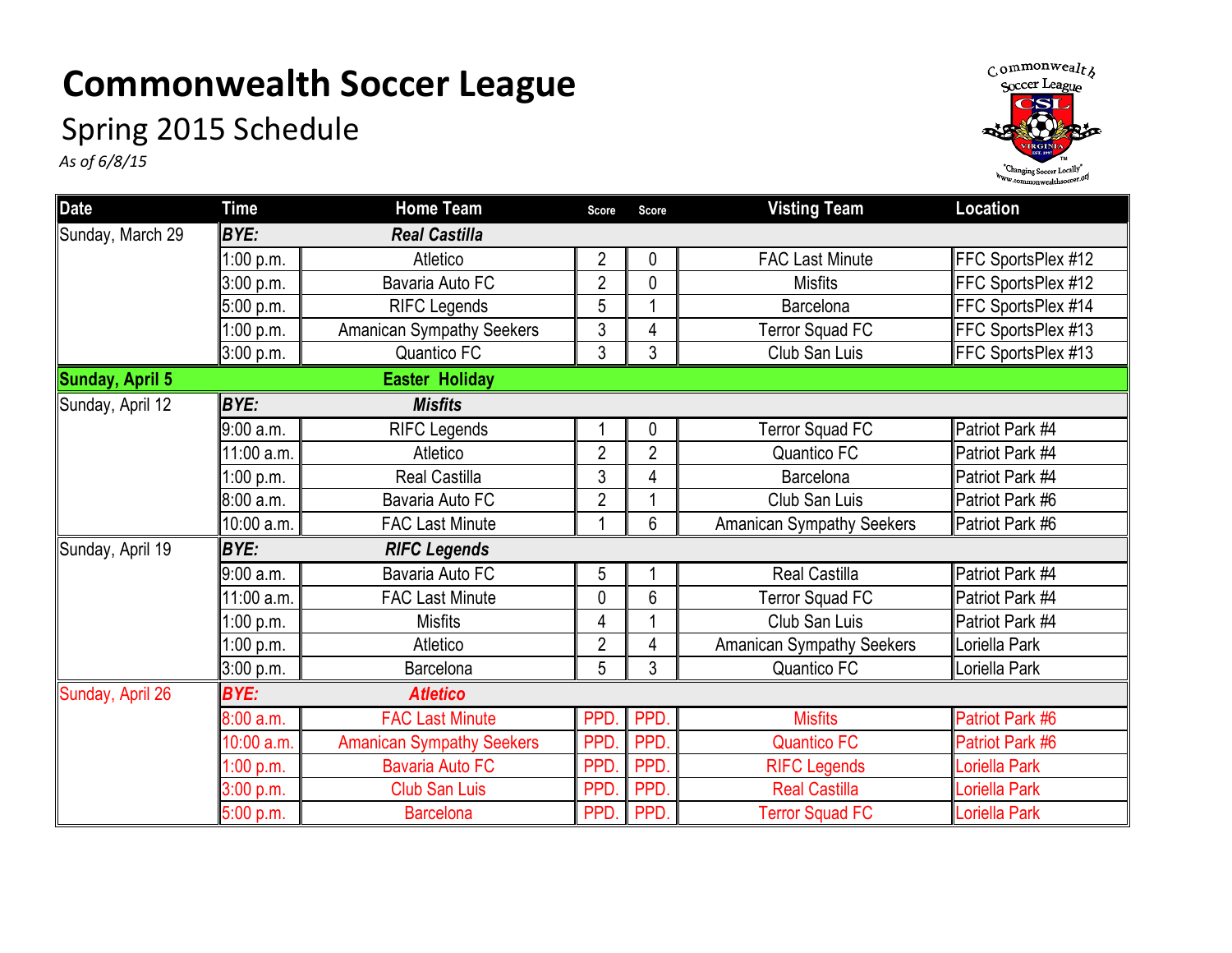| Sunday, May 3       | <b>BYE:</b><br><b>Barcelona</b>       |                                  |                |                |                                  |                      |  |  |  |
|---------------------|---------------------------------------|----------------------------------|----------------|----------------|----------------------------------|----------------------|--|--|--|
|                     | 9:00 a.m.                             | <b>RIFC Legends</b>              |                | $\mathbf 0$    | <b>Misfits</b>                   | Patriot Park #4      |  |  |  |
|                     | 11:00 a.m.                            | Club San Luis                    | $\overline{7}$ | $\overline{2}$ | <b>FAC Last Minute</b>           | Patriot Park #4      |  |  |  |
|                     | 1:00 p.m.                             | <b>Amanican Sympathy Seekers</b> | 3              |                | Bavaria Auto FC                  | Patriot Park #4      |  |  |  |
|                     | 8:00 a.m.                             | Quantico FC                      | 1              | 4              | <b>Terror Squad FC</b>           | Patriot Park #6      |  |  |  |
|                     | 10:00 a.m.                            | <b>Real Castilla</b>             | $\overline{4}$ | $\mathbf{0}$   | Atletico                         | Patriot Park #6      |  |  |  |
| Sunday, May 10      | <b>BYE:</b><br><b>FAC Last Minute</b> |                                  |                |                |                                  |                      |  |  |  |
|                     | 9:00 a.m.                             | Atletico                         | 1              | 3              | Club San Luis                    | Patriot Park #4      |  |  |  |
|                     | 11:00 a.m.                            | Quantico FC                      | 5              | 3              | <b>Real Castilla</b>             | Patriot Park #4      |  |  |  |
|                     | 1:00 p.m.                             | Bavaria Auto FC                  | $\mathbf{1}$   |                | <b>Terror Squad FC</b>           | Patriot Park #4      |  |  |  |
|                     | 1:00 p.m.                             | <b>Amanican Sympathy Seekers</b> | $\overline{2}$ | 4              | <b>RIFC Legends</b>              | Loriella Park        |  |  |  |
|                     | 3:00 p.m.                             | <b>Misfits</b>                   | 1              | $\overline{2}$ | Barcelona                        | Loriella Park        |  |  |  |
| Sunday, May 17      | <b>BYE:</b><br><b>Quantico FC</b>     |                                  |                |                |                                  |                      |  |  |  |
|                     | 8:00 a.m.                             | Club San Luis                    | 5              | 3              | <b>Amanican Sympathy Seekers</b> | Patriot Park #6      |  |  |  |
|                     | 10:00 a.m.                            | <b>Terror Squad FC</b>           | $\mathbf{1}$   | 6              | Atletico                         | Patriot Park #6      |  |  |  |
|                     | 1:00 p.m.                             | <b>FAC Last Minute</b>           | 0              | $\overline{7}$ | <b>RIFC Legends</b>              | Loriella Park        |  |  |  |
|                     | 3:00 p.m.                             | <b>Misfits</b>                   | 4              | 3              | <b>Real Castilla</b>             | Loriella Park        |  |  |  |
|                     | 5:00 p.m.                             | Barcelona                        | $\overline{3}$ | 4              | Bavaria Auto FC                  | Loriella Park        |  |  |  |
| Sunday, May 24      | <b>BYE:</b><br><b>Club San Luis</b>   |                                  |                |                |                                  |                      |  |  |  |
|                     | 9:00 a.m.                             | Amanican Sympathy Seekers        | $\overline{2}$ | 3              | <b>Real Castilla</b>             | Patriot Park #4      |  |  |  |
| <b>Memorial Day</b> | 11:00 a.m.                            | <b>Terror Squad FC</b>           | 3              |                | <b>Misfits</b>                   | Patriot Park #4      |  |  |  |
| Weekend             | 1:00 p.m.                             | <b>FAC Last Minute</b>           | $\overline{2}$ | 6              | Barcelona                        | Patriot Park #4      |  |  |  |
|                     | 8:00 a.m.                             | <b>RIFC Legends</b>              | $\overline{7}$ | $\overline{2}$ | Atletico                         | Patriot Park #6      |  |  |  |
|                     | 10:00 a.m.                            | Bavaria Auto FC                  | $\overline{2}$ | $\overline{1}$ | Quantico FC                      | Patriot Park #6      |  |  |  |
| Sunday, May 31      | <b>BYE:</b><br><b>Atletico</b>        |                                  |                |                |                                  |                      |  |  |  |
|                     | 8:00 a.m.                             | <b>FAC Last Minute</b>           | 0              | 3              | <b>Misfits</b>                   | Patriot Park #6      |  |  |  |
|                     | 10:00 a.m.                            | <b>Amanican Sympathy Seekers</b> | 5              | 5              | <b>Quantico FC</b>               | Patriot Park #6      |  |  |  |
|                     | 1:00 p.m.                             | <b>Bavaria Auto FC</b>           | $\overline{3}$ | $\mathbf 0$    | <b>RIFC Legends</b>              | Loriella Park        |  |  |  |
|                     | 3:00 p.m.                             | <b>Club San Luis</b>             | $\overline{0}$ | 4              | <b>Real Castilla</b>             | Loriella Park        |  |  |  |
|                     | 5:00 p.m.                             | <b>Barcelona</b>                 | $\overline{2}$ | $\overline{4}$ | <b>Terror Squad FC</b>           | <b>Loriella Park</b> |  |  |  |